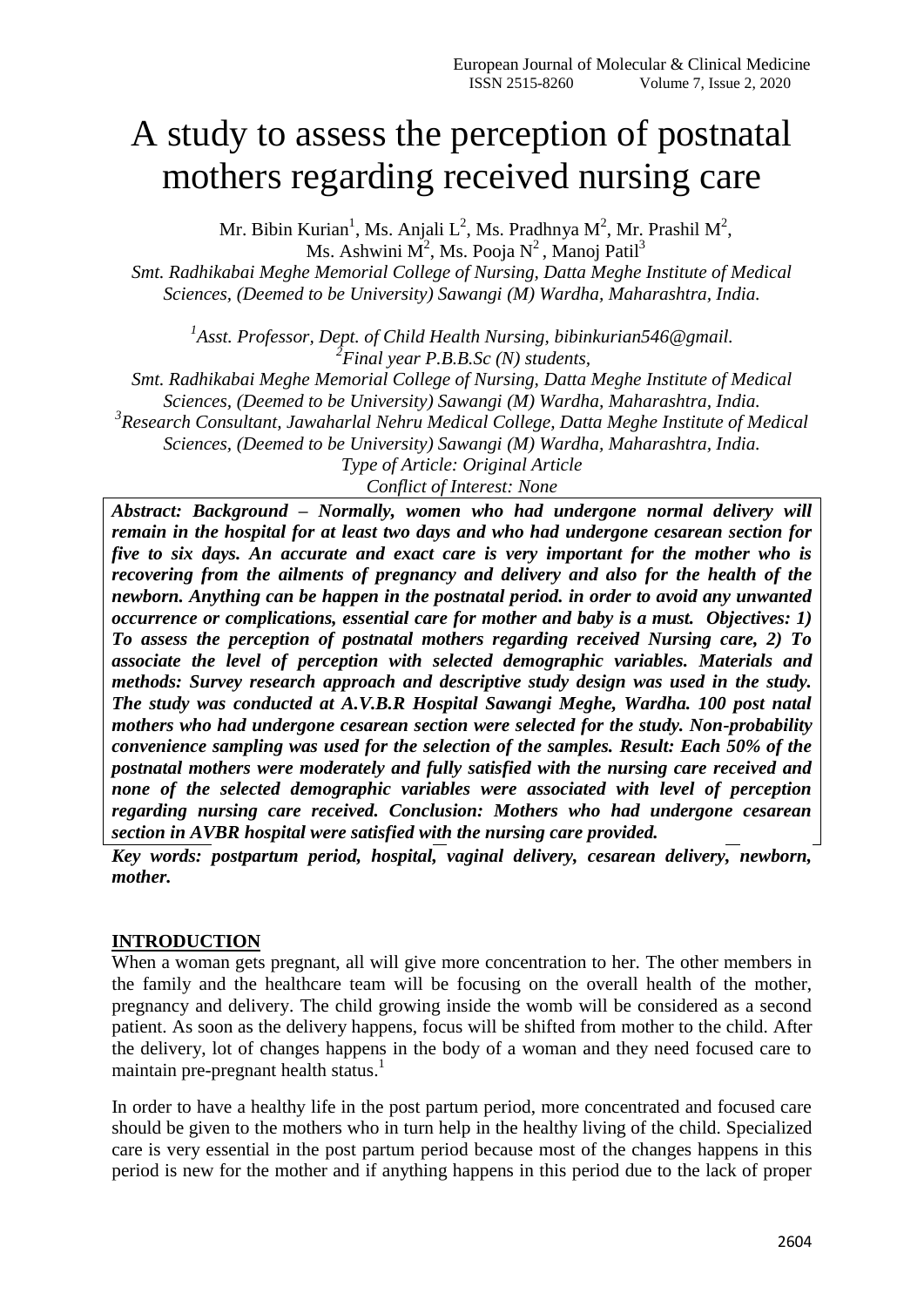care can change the future of the mother as well as the baby also. Care after delivery is nothing but giving some kind of support to the lady in the post delivery stage, her child and ultimately to the family to start a new life.<sup>2</sup>

There are lots of problems shared by the mothers in the post delivery period. Some of them are sepsis that can include urine, bladder and even kidney. Some of the mothers have experienced more loss of blood, pain in the incision area and vaginal discharge. Some of the other problems are swelling in the breast, sepsis, blocked ducts, hemorrhoids, difficulty in doing motion; urinary or fecal incontinence may be in a depressed state and may feel discomfort during sex etc. $3$ 

Till six weeks after the delivery, essential care is very important to prevent the complications associated with delivery. The care which are provided to the mother in the hospital as well as at home are rest and mobility, nutrition, sleep, taking care of breast, exercises, advice and support for family planning, post natal check up for the mother, proper breast feeding and newborn care. $4$ 

Care in the post delivery period is very important to make sure that there are no complications developed in the mother after delivery. It is the prime duty of the health care members to inform the mother and the relatives about the possible complications that can happen in the post partum period and to make sure that there are no signs of danger which can affect the health of the mother as well as the baby. 5

It will be a very challenging experience for the first time parents to compete the new physical and emotional demands to manage their new roles and responsibilities. There are lots of research data that shows lack of postnatal care at hospital settings. Most of the postnatal mothers are happy or satisfied with the care and services provided by the health care providers outside the hospital.<sup>6</sup>

## **MATERIALS AND METHODS**

Survey research approach was used in the study. In the present study, descriptive study design was used. The study was conducted at A.V.B.R Hospital Sawangi Meghe, Wardha. The samples were mothers who had undergone caesarian section in Acharya Vinoba Bhave Rural Hospital who were fulfilling the inclusion criteria. Sample size was 100 post natal mothers. Non-probability convenience sampling technique was used in the study. Inclusion criteria was post natal mothers:-Who had undergone cesarean section, who are willing to participate in the study, who are available at the time of data collection and who can read, understand and write English or Marathi language. Exclusion criteria were post natal mothers: - who had already attended similar type of study and who have some serious complication. Rating scale was used to assess the perception of postnatal mothers regarding nursing care received.

# **RESULTS**

**SECTION A:** This section deals with the percentage wise distribution of postnatal mothers who had undergone cesarean section.

#### **Table 1: Percentage wise distribution of postnatal mothers according to their demographic characteristics.**

 $n=100$ 

| <b>Demographic Variables</b> | No of postnatal mothers | <b>Percentage</b> |
|------------------------------|-------------------------|-------------------|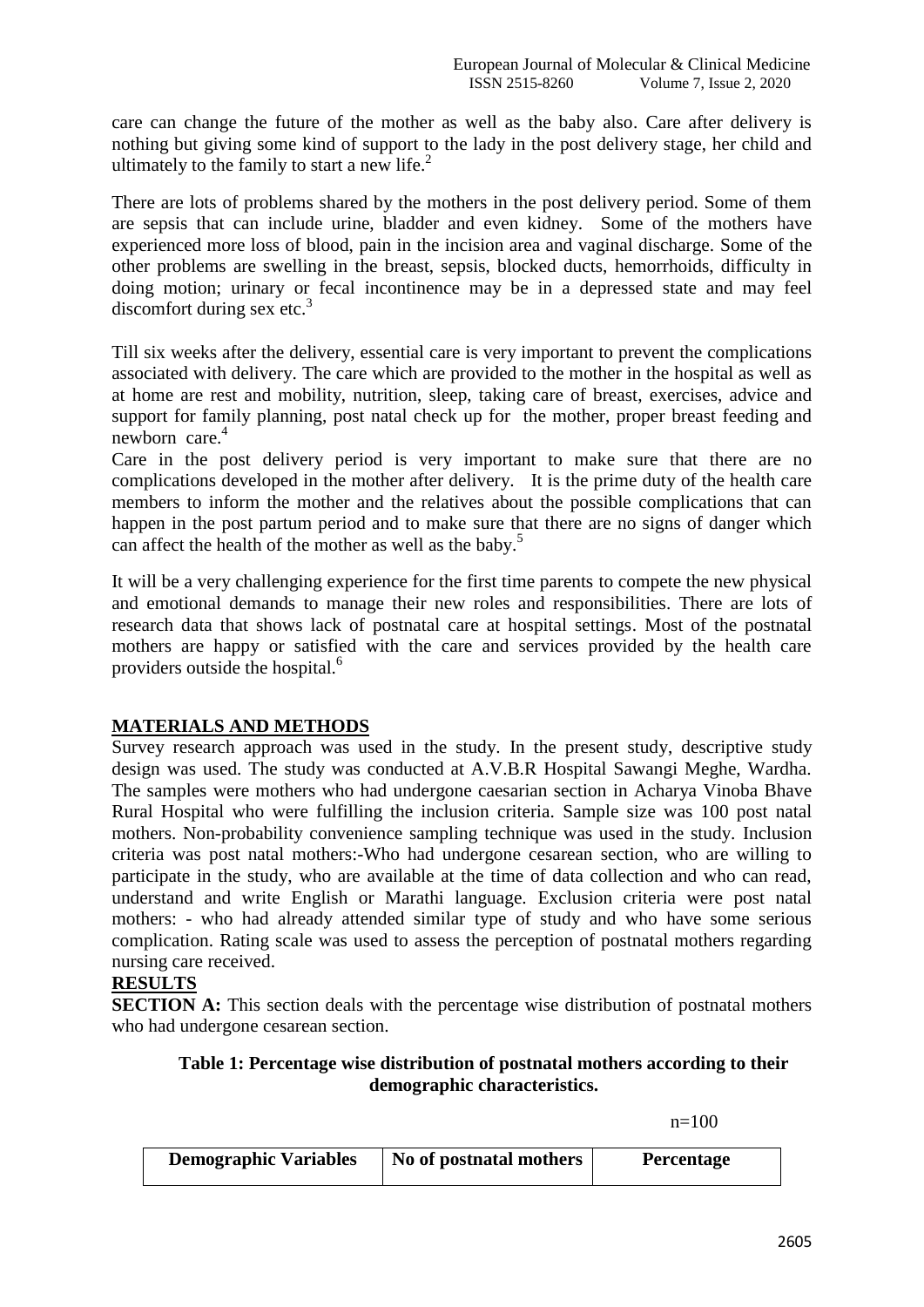| Age in years               |                  |                  |  |  |
|----------------------------|------------------|------------------|--|--|
| 20-25 yrs                  | 47               | 47               |  |  |
| 26-31 yrs                  | 35               | 35               |  |  |
| 32-37 yrs                  | 18               | 18               |  |  |
| $>37$ yrs                  | $\boldsymbol{0}$ | $\boldsymbol{0}$ |  |  |
| <b>Residence</b>           |                  |                  |  |  |
| Rural                      | 48               | 48               |  |  |
| Urban                      | 52               | 52               |  |  |
| <b>Religion</b>            |                  |                  |  |  |
| Hindu                      | 50               | 50               |  |  |
| <b>Buddhist</b>            | 29               | 29               |  |  |
| Muslim                     | 17               | $17\,$           |  |  |
| Christian                  | $\mathbf{2}$     | $\overline{2}$   |  |  |
| Others                     | $\overline{2}$   | $\overline{2}$   |  |  |
| <b>Occupational Status</b> |                  |                  |  |  |
| Laborer                    | 20               | 20               |  |  |
| Private Job                | 19               | 19               |  |  |
| Govt. Employee             | $\overline{4}$   | $\overline{4}$   |  |  |
| Housewife                  | 57               | 57               |  |  |
| Type of family             |                  |                  |  |  |
| Nuclear                    | 44               | 44               |  |  |
| Joint                      | 55               | 55               |  |  |
| Extended                   | $\mathbf{1}$     | $\mathbf{1}$     |  |  |
| <b>Educational Status</b>  |                  |                  |  |  |
| Primary                    | 41               | 41               |  |  |
| High School                | 31               | 31               |  |  |
| Graduates                  | 20               | 20               |  |  |
| <b>Post Graduates</b>      | $8\,$            | 8                |  |  |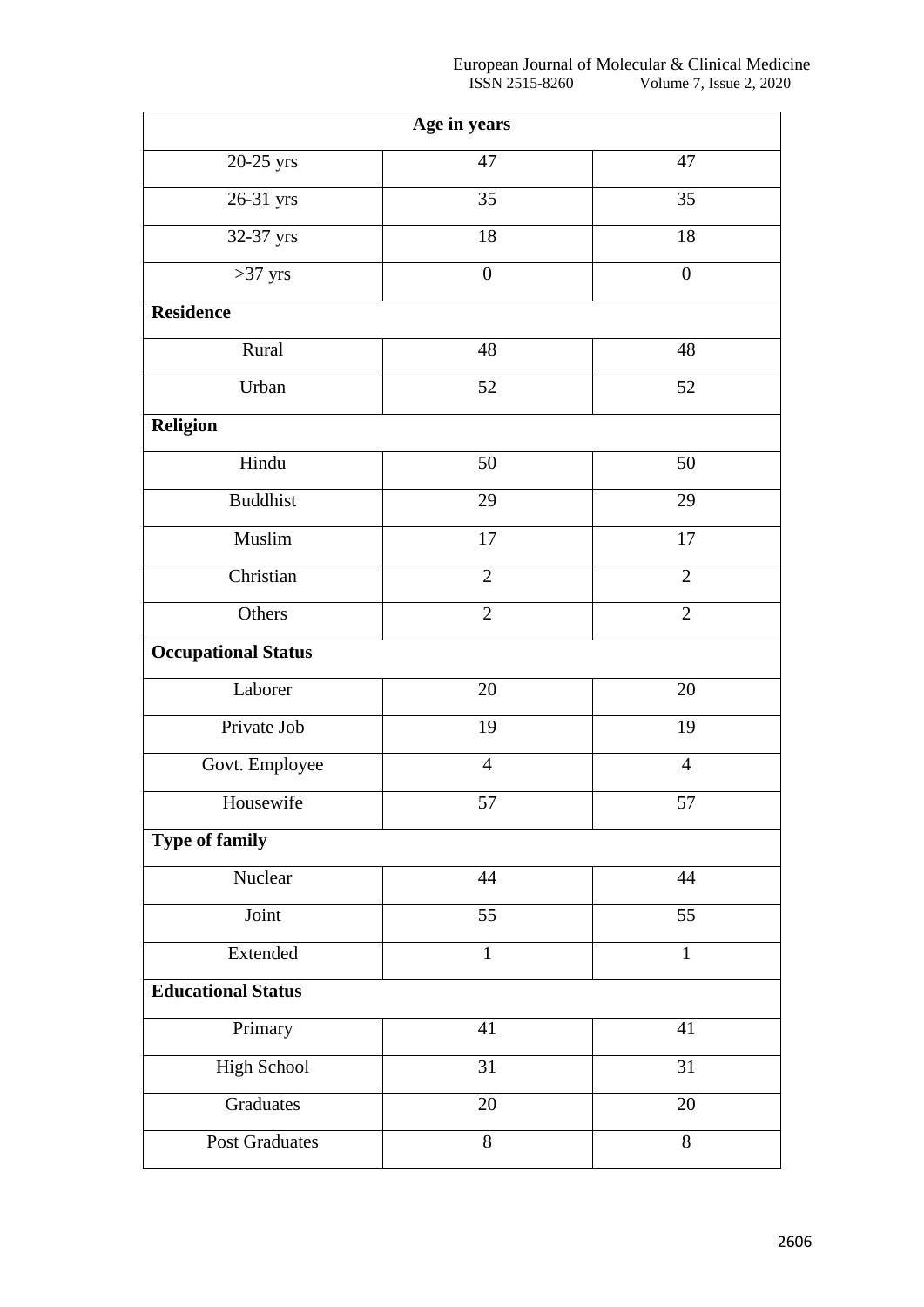| <b>Marital Status</b>            |                |                |
|----------------------------------|----------------|----------------|
| Married                          | 99             | 99             |
| Separated                        | $\mathbf{1}$   | $\mathbf{1}$   |
| Divorce                          | $\overline{0}$ | $\overline{0}$ |
| Never Married                    | $\overline{0}$ | $\overline{0}$ |
| <b>Family Income</b>             |                |                |
| $<$ 5000 Rs                      | 38             | 38             |
| 5001-15000 Rs                    | 30             | 30             |
| 15001-25000 Rs                   | 18             | 18             |
| $>25000$ Rs                      | 14             | 14             |
| <b>Duration of marriage(yrs)</b> |                |                |
| 1 <sub>yr</sub>                  | 28             | 28             |
| $2 \ \mathrm{yrs}$               | 38             | 38             |
| 3 yrs                            | 27             | 27             |
| 4 yrs                            | $\overline{7}$ | $\overline{7}$ |
| Parity                           |                |                |
| First                            | 59             | 59             |
| Second                           | 33             | 33             |
| Third and more                   | 8              | 8              |

**SECTION B:** This section deals with the assessment of the perception regarding nursing care received among the postnatal mothers who had undergone cesarean section.

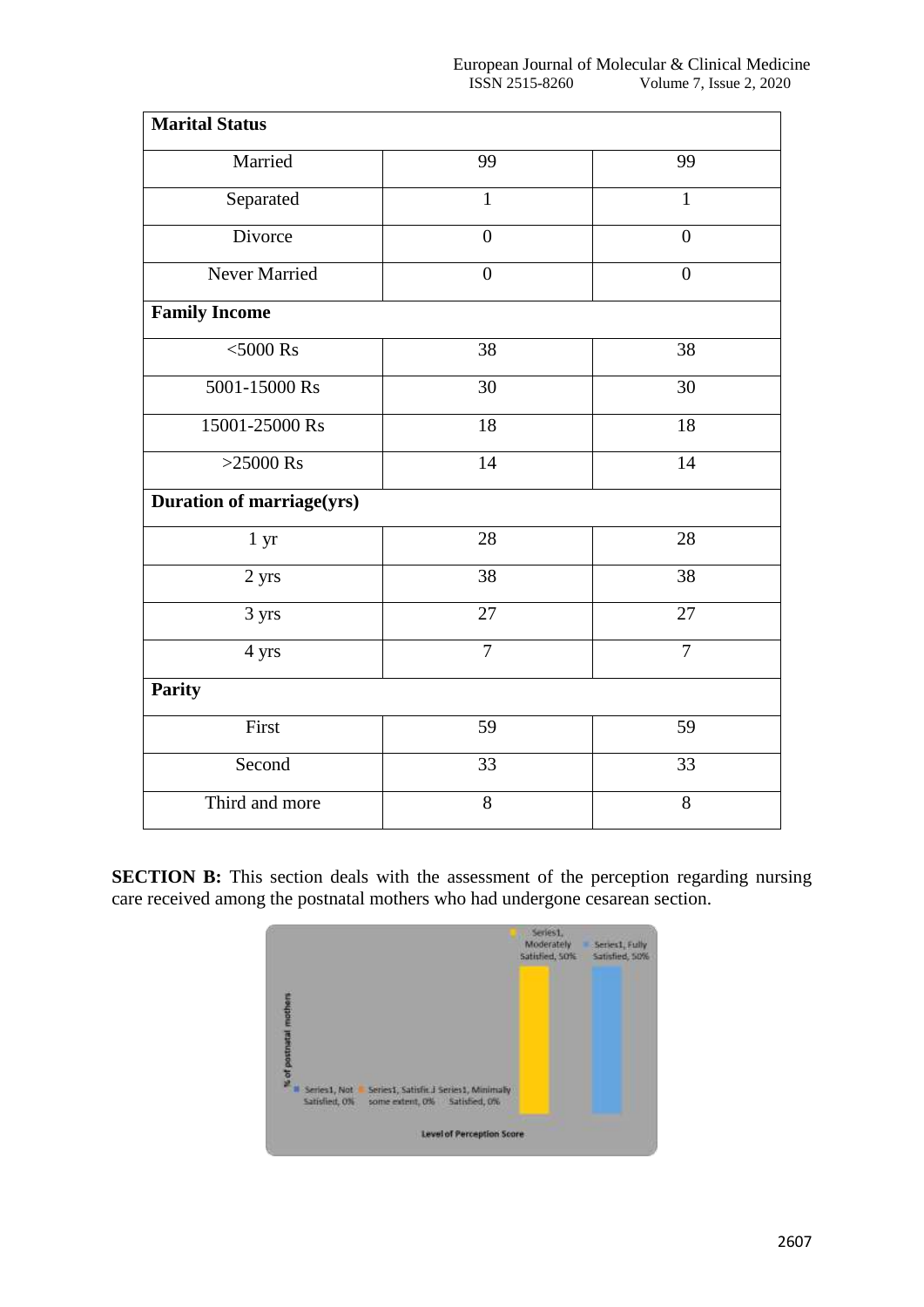#### **Figure 1: Distribution of postnatal mothers with regards to level of perception regarding nursing care received.**

Each 50% of the postnatal mothers were moderately and fully satisfied with nursing care received. Mean perception score of the postnatal mothers was  $163.53 \pm 12.55$  and mean percentage score was 83.86±6.43.

**SECTION C:** This section deals with the association of perception of postnatal mothers regarding received nursing care with selected demographic variables. It shows that none of the selected demographic variables were associated with level of perception regarding nursing care received.

#### **DISCUSSION**

50% of the mothers were moderately satisfied and 50% of them were fully satisfied with the nursing care received, and none of the selected demographic variables were associated with level of perception regarding nursing care received.

A research study was conducted in Canada with cohort survey design to assess the satisfaction of the post natal mothers about the nursing care provided. A five point scale and questionnaire was used by the investigators. 189 post partum women were included in the study. 78% of the mothers were satisfied with the nursing care provided and they suggested that it would be much better if the care is given by single nurse. 87.5% of the mothers experienced a fast recovery from their conditions only because of the maximum support and care by the nurses. Because of the concern of the nurse's towards the mothers, they became friendlier with the nurses<sup>7</sup>

Women's views and experiences regarding post-delivery care were assessed by some researchers in Victoria. 1616 samples were included in the study. The findings of the study reveals that women were not satisfied with the care provided in the post-natal period than care in pregnancy and delivery.<sup>8</sup> Studies on health seeking behavior related to Maternal and child care<sup>9-10</sup> and Infant and Young Child Feeding policies and recommendations were reported<sup>11-13,14.</sup> Related articles on Childhood wasting, overweight  $15$  and effective coverage of health services <sup>16</sup> were reported.

#### **NURSING IMPLICATIONS OF THE STUDY**

The findings of this study have implications for nursing administration, nursing education, nursing research and nursing practice.

**Nursing administration:** It will help the nurse administrator to plan and organize in-service education to the nurses and other students regarding nursing care given to the post natal mothers who had undergone cesarean section.

**Nursing education:** Findings of this study will help the nursing students to understand about the necessity of care regarding the post natal mothers who had undergone cesarean section and will help nursing students to improve their knowledge and skills in post natal care.

**Nursing research:** Other researchers may utilize the suggestions and recommendations for conducting further study .The tool and technique used has added to the body of knowledge and can be used for further references.

**Nursing practice:** The study findings will help the nursing personnel to raise their insight regarding postnatal nursing care and to provide proper nursing care for the postnatal mothers who had undergone cesarean section.

#### **RECOMMENDATIONS**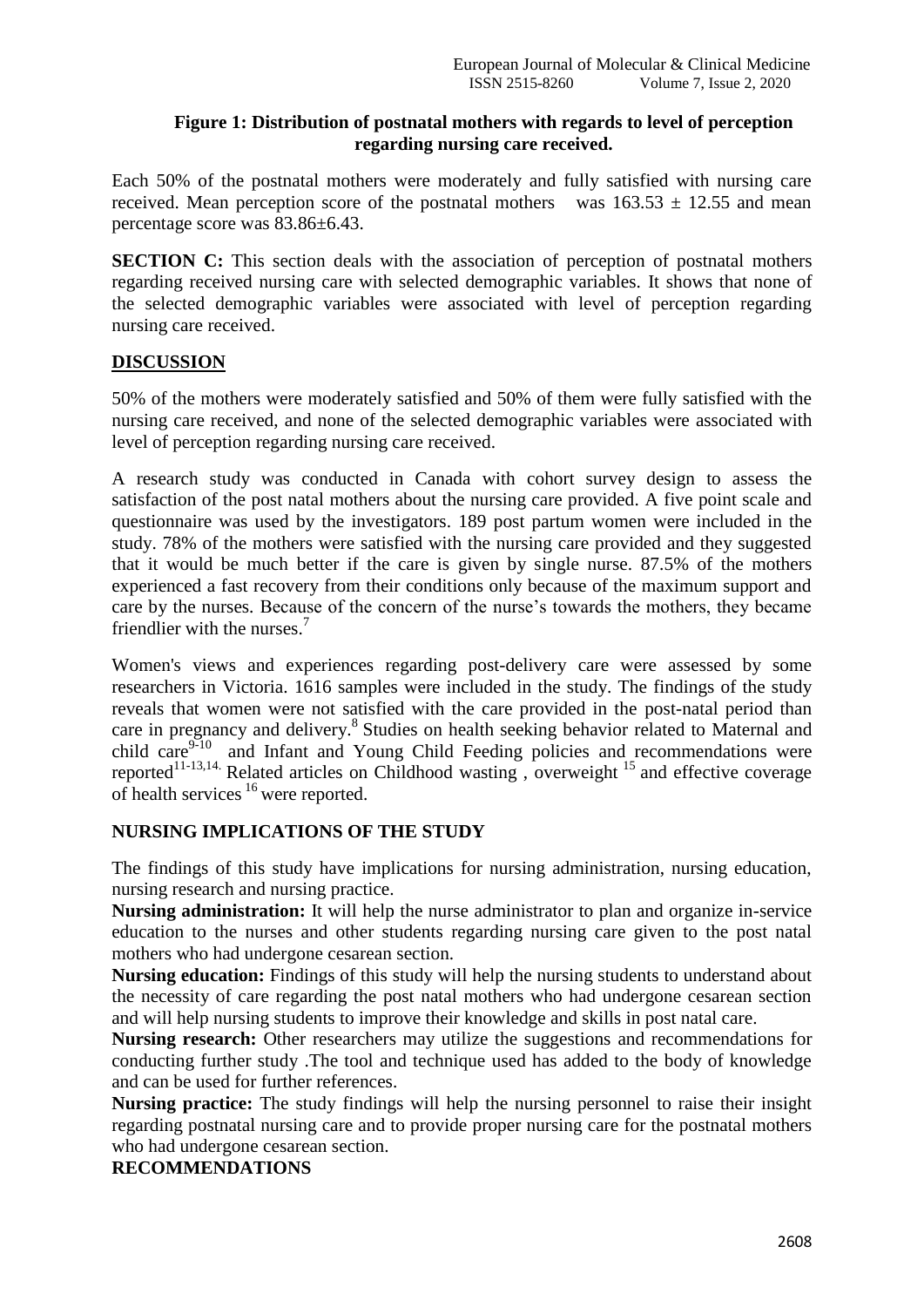On the basis of findings of the study, it is recommended that the following studies can be conducted:

- The study can be repeated by talking more samples of postnatal mothers who had undergone cesarean section.
- The study can be repeated by assessing the effectiveness of planned teaching.
- A similar study can be done by using control group.
- Also assess the perception of post natal mothers in normal delivery.

#### **REFERENCES**

- [1] Young Jake. Is Cesarean-section safer than normal delivery? Available from [URL:http://scienceblongs.com/purepedanty/01.](http://scienceblongs.com/purepedanty/01)
- [2] Caesarean section rates around globe at epidemic levels-health pregnancy. Available at http://msnbc.com.
- [3] Williams et al, Obstetrics, 23<sup>rd</sup> edition, M.C Grawhill medical company; Newyork: .P.N0:374-375,544-549.
- [4] Kouteya sinha. Despite 59% drop, India tops maternal mortality list. The Times of India.
- [5] Science daily: Alternative strategies to reduce maternal mortality in India, A study by sue.j Goldie and colleagues from the Harvard School of public health.
- [6] Alan.T.N.Tita, Timing of Elective repeats cesarean delivery at term and neonatal outcome. The New England journal of medicine, 360:15, 1570-1571. Available at [http://www.nejem.org10.1056.](http://www.nejem.org10.1056/)
- [7] Kasai KE, Nomura RM, Benute GR, de Lucia MC, Zugaib M. women's opinions about mode of birth in Brazil: Midwifery.(3):319-26. Epub. Available at http://www.ncbi.nlm.nih.gov/pubmed/18842327.
- [8] Nordhagan, Postnatal Core, Midwifing journal Tafreshi.M.Z., Pazargadi,M., etal; Nurses' perspectives on quality of nursing care: a qualitative study in Iran, International Journal of health care quality Assurance.
- [9] Mittal, V., T. Jagzape, and P. Sachdeva. "Care Seeking Behaviour of Families for Their Sick Infants and Factors Impeding to Their Early Care Seeking in Rural Part of Central India." Journal of Clinical and Diagnostic Research 12, no. 4 (2018): SC08-SC12. https://doi.org/10.7860/JCDR/2018/28130.11401.
- [10] Aglawe, P.B., R.K. Jha, V. Mishra, K.M. Sakore, A. Chetan, and D.S. Shrivastava. "Appraisal of Core Therapy, Supportive Therapy, and Alternative Therapy in a Tertiary Care Rural Hospital of Vidarbha Region in Correlation to Plethora of Menopausal Problems." Journal of Mid-Life Health 10, no. 1 (2019): 14–21. https://doi.org/10.4103/jmh.JMH-131-18.
- [11] Kalotra, J., Gaurav, K., Kaur, J., Sethi, D., Arora, G., & Khurana, D. (2020). Recent Advancements in Restorative Dentistry : An Overview. Journal of Current Medical Research and Opinion, 3(07), 522-530. https://doi.org/10.15520/jcmro.v3i07.311
- [12] Puri S, Fernandez S, Puranik A, Anand D, Gaidhane A, Quazi Syed Z, et al. Policy content and stakeholder network analysis for infant and young child feeding in India. BMC Public Health [Internet]. 2017;17. https://doi.org/10.1186/s12889-017-4339-z.
- [13] Uddin S, Mahmood H, Senarath U, Zahiruddin Q, Karn S, Rasheed S, et al. Analysis of stakeholders networks of infant and young child nutrition programmes in Sri